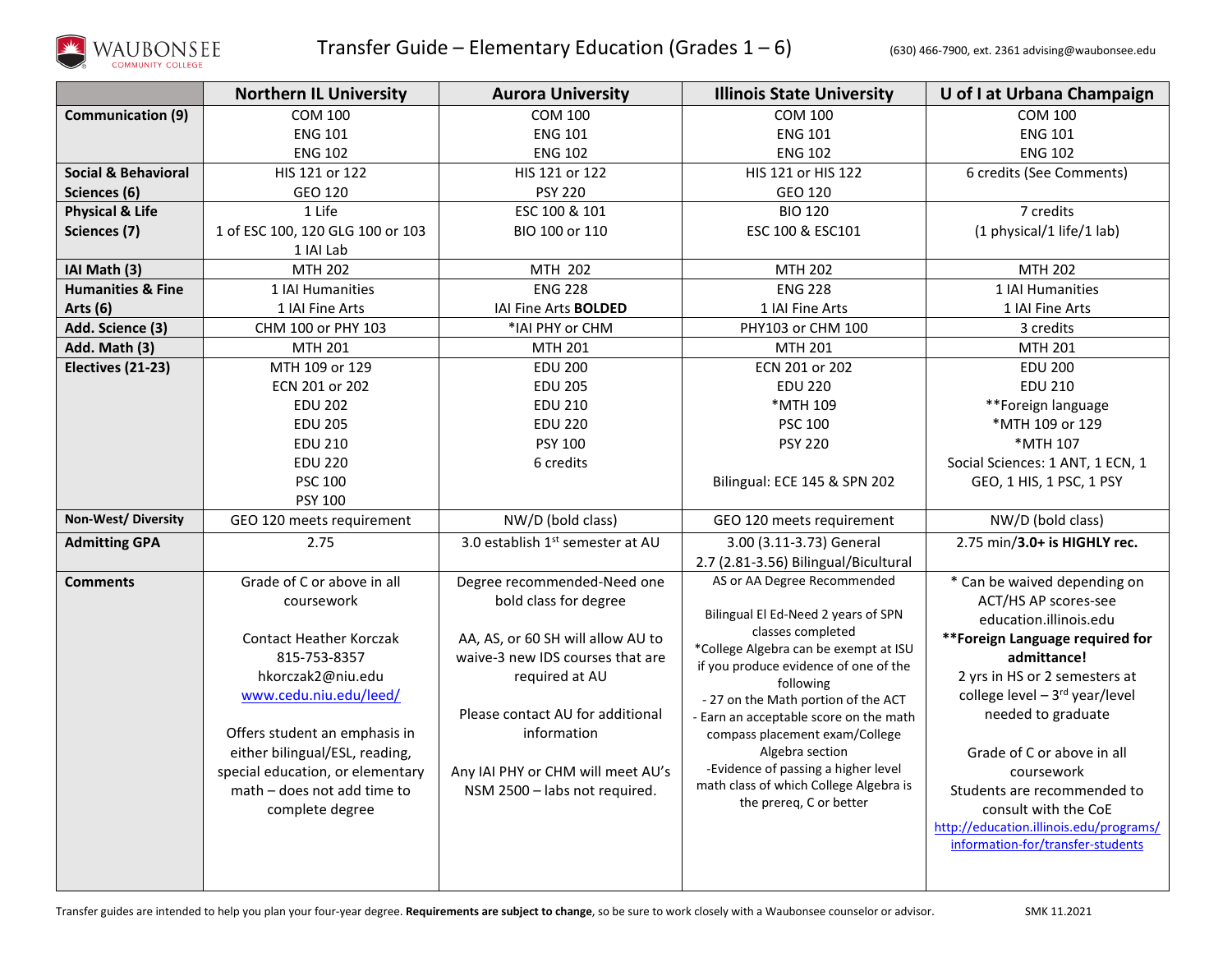

|                              | <b>Elmhurst College</b>                         | <b>Western IL University</b>                    | <b>DePaul University</b>                        |
|------------------------------|-------------------------------------------------|-------------------------------------------------|-------------------------------------------------|
| <b>Communication (9)</b>     | <b>COM 100</b>                                  | <b>COM 100</b>                                  | <b>COM 100</b>                                  |
|                              | <b>ENG 101</b>                                  | <b>ENG 101</b>                                  | <b>ENG 101</b>                                  |
|                              | <b>ENG 102</b>                                  | <b>ENG 102</b>                                  | <b>ENG 102</b>                                  |
| Social & Behavioral          | HIS 121 or 122                                  | HIS 121 or HIS 122                              | <b>PSC 100</b>                                  |
| Sciences (6)                 | GEO 220                                         | GEO 120 or 220                                  | HIS 121 or 122                                  |
|                              |                                                 |                                                 |                                                 |
| <b>Physical &amp; Life</b>   | CHM 100+101 or 121                              | AST 100, AST 105, CHM 100&101 or GLG            | 7 credits                                       |
| Sciences (7)                 | BIO 100+101 or BIO 110+111 or BIO 120 or        | 100&101                                         | (1 physical/1 life/1 lab)                       |
|                              | <b>BIO 122</b>                                  | BIO 100 & 101 or BIO 102 & 103                  |                                                 |
|                              |                                                 | Only 1 lab needed                               |                                                 |
| IAI Math (3)                 | MTH 107                                         | MTH 107                                         | <b>MTH 202</b>                                  |
| <b>Humanities &amp; Fine</b> | <b>PHL 120</b>                                  | ART 100, 101, 102, MUS 100, 102 or THE 100      | PHL 120 or RLG 120                              |
| Arts $(6)$                   | <b>IAI Fine Arts</b>                            | <b>IAI Humanities</b>                           | *IAI fine arts                                  |
| Add. Science (3)             | AST 105 or ESC 100+101 or GEO 121 or ESC        | 3 credits physical science different than above | 3 credits physical science different than above |
|                              | 120                                             |                                                 |                                                 |
| Add. Math (3)                | MTH 109                                         | MTH 109*                                        | MTH 201                                         |
| Electives (21-23)            | Pick two: EDU 200, EDU 220, EDU 210             | <b>EDU 200</b>                                  | <b>EDU 200</b>                                  |
|                              | ECN 201 or 202                                  | <b>EDU 220</b>                                  | <b>EDU 220</b>                                  |
|                              | <b>PSC 100</b>                                  | ECN 100, 201, or 202                            | PHL 100 or 105                                  |
|                              |                                                 | <b>PSC 100</b>                                  | HED 100 or ECE 120                              |
|                              |                                                 |                                                 | Choose 2 from 2 different areas ECN, PSC, PSY   |
|                              |                                                 |                                                 | or SOC                                          |
| <b>Non-West/Diversity</b>    | NW/D (bold class)                               | NW/D (bold class)                               | NW/D (bold class)                               |
| <b>Admitting GPA</b>         | 2.75                                            | 2.75                                            | 2.5/2.75 in ECE/EDU classes                     |
| <b>Comments</b>              | Grade of C or above in all coursework           | Don't recommend AS degree. Best to transfer     |                                                 |
|                              |                                                 | between 30-45 credit hours. 2.75 GPA req        |                                                 |
|                              | All EDU classes must be taken within 10 years   | needs to be established at WIU before           |                                                 |
|                              | of admission                                    | admitted into their education program. Will     |                                                 |
|                              |                                                 | need to complete remaining courses for admit    |                                                 |
|                              | All el ed students will complete a minor in one | at WIU                                          |                                                 |
|                              | of the following: Math Education,               |                                                 |                                                 |
|                              | Reading Education, Special Education,           | Grade of C or above in all coursework           |                                                 |
|                              | <b>Teaching English Learners</b>                |                                                 |                                                 |
|                              |                                                 | *Possibly waived depending on course            |                                                 |
|                              |                                                 | placement                                       |                                                 |
|                              |                                                 | http://www.wiu.edu/coehs/teacher                |                                                 |
|                              |                                                 |                                                 |                                                 |
|                              |                                                 |                                                 |                                                 |